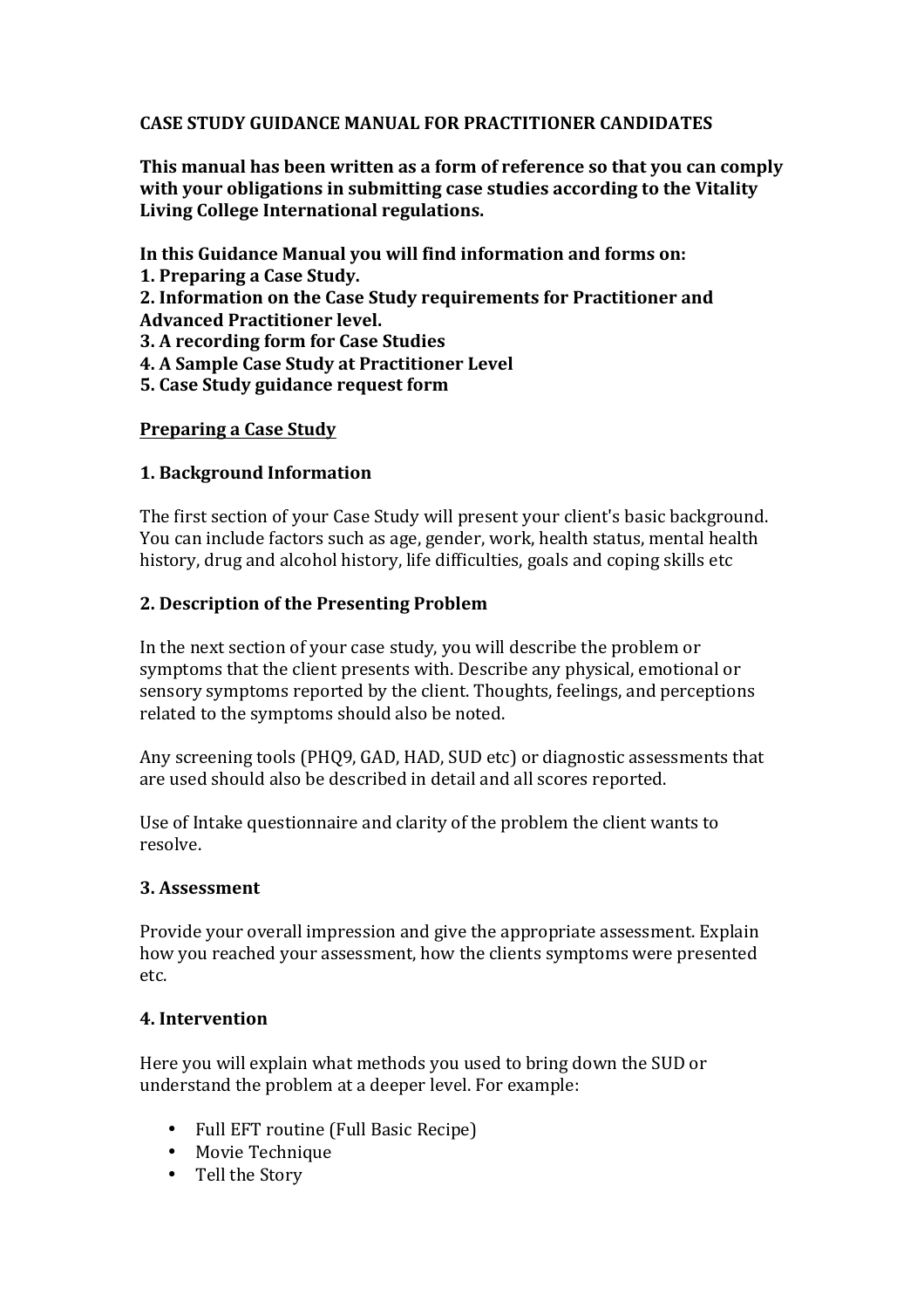- Fears & Phobias
- Limiting Beliefs
- Key Word
- Use of Questions
- Flexible Language
- Inner Child
- Archetypes/Shadow/Parts
- Role of love and forgiveness
- Describe some (not all) Set up phrases that were used.. "Even though…..etc"

# **5. Outcome**

The outcome of the session need not necessarily be a successful one – especially as you will only be conducting a few sessions. The important factor is how you demonstrate the techniques and skills you've been taught and your judgement in selecting which ones to use at which times during a session.

An example of a successful outcome may be measured by achieving the client's goal (say being able to fly on a plane) or reducing their levels of anxiety and maintaining that level when they return for their next session. An unsuccessful outcome may well be your greatest teaching moment; please describe what was learned from the session and what will be done differently in similar circumstances.' (See Section 6 for more on this.)

### **6. Post session review**

At the end of each session jot down brief notes which will enable you to write detailed notes later for your records and give yourself time for self-reflection.

- How did I do?
- What could I have done better?
- What could I have used more of?
- Where did it work well?
- What was getting in the way and what was the reason for this?
- What I learned as a Practitioner, about the process and about the client?

# **Guidance on marking Case Studies**

When marking a student's Case Studies, a Trainer will be critically evaluating it to see if you have grasped what you have been taught during the training  $course(s)$ . They will be looking to see if you are demonstrating the knowledge, skills and competences required to be certified at the relevant level.

In writing a Case Study you will be demonstrating some (and not necessarily all) of the following:

 $\cdot$  identify the particular feeling, memory, belief or situation that is a problem for the client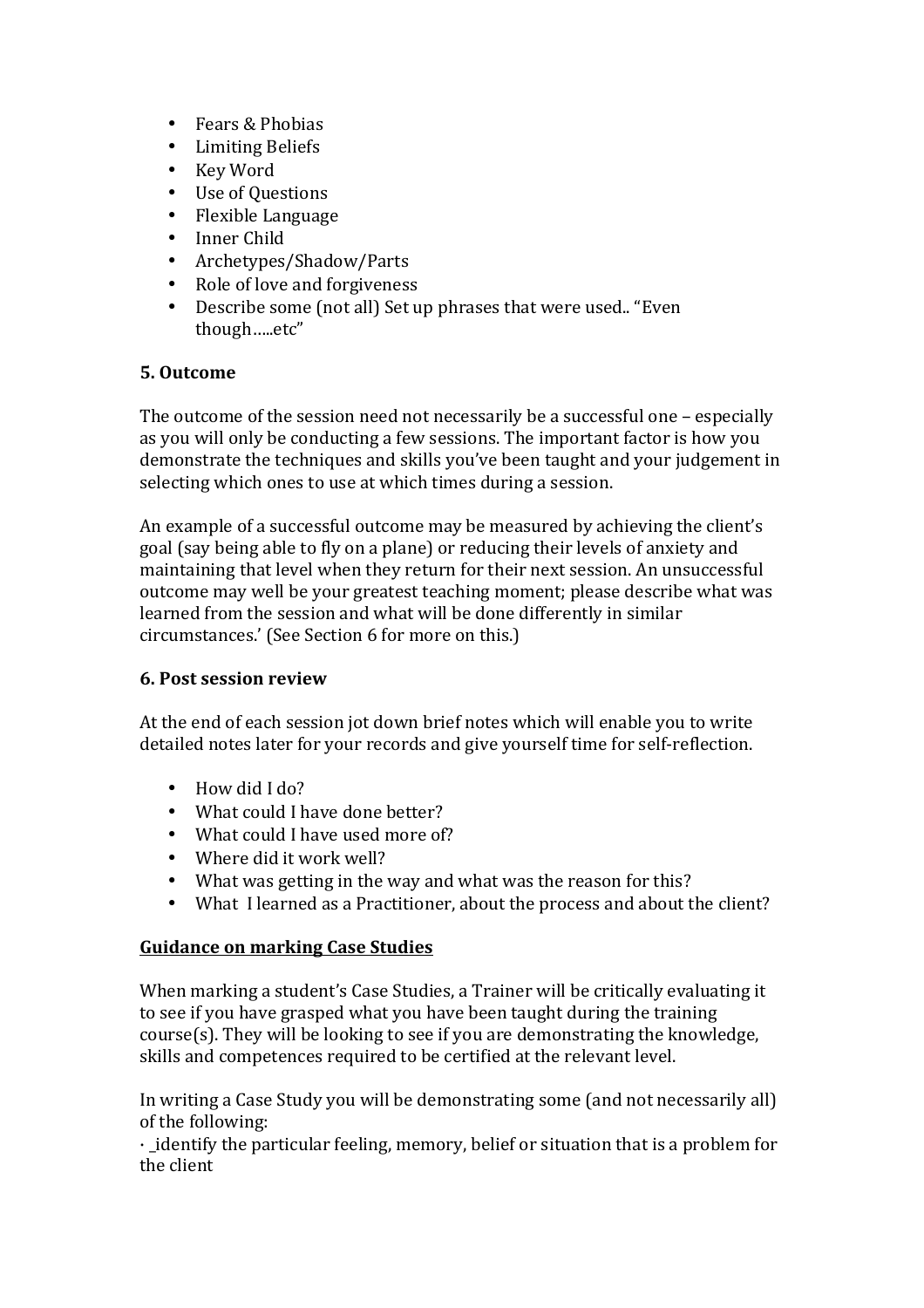$\cdot$  agree on the goals/desired outcome;

 $\cdot$  introduce any safety techniques;

 $\cdot$  decide on the EFT techniques to be used

· indicate what phrases you used to bring about a change in the SUD level.

 $\cdot$  ability to establish boundaries

 $\cdot$  knowledge and understanding of principles, theories and techniques of EFT

 $\cdot$  how you explained EFT to the client and how you initially demonstrated it to them. 

 $\cdot$  how you isolated issues to be worked.

 $\cdot$  If PR was present and if so how it was neutralised. What set-up affirmations were used and how you decided what words to use.

 $\cdot$  the reminder phrases that were used.

· which points were tapped - a full sequence or shortcuts.

 $\cdot$  the methods used to address the issues and why these were chosen.

 $\cdot$  how far the issue was resolved, and how this was assessed.

 $\cdot$  if partial resolution of an issue occurred, what you did next.

 $\cdot$  what testing methods you used

 $\cdot$  whether there were any shifts of aspect or issue.

 $\cdot$  whether there were any cognitive shifts.

• which questions were asked to reach deeper levels of issues.

• how affirmations were framed and reframed.

The Trainer will need to be assured that you know when and how to ask appropriate questions to reduce the SUD scale and bring about a cognitive shift. How well you understood the client's presenting issues and how to handle any abreactions or overwhelms. They will be establishing whether you are able to build rapport with the client, how you handled an abreaction, shifting aspects etc. 

If needed make notes during the session as a reminder or ask permission to record the session and write more notes immediately after the session.

If you have any questions, consult with your Trainer/Supervisor.

**Please note that we are asking for 3 case studies with 4 sessions for Practitioner level, which can include 1 case study working on the self (4) sessions).** At Advanced Practitioner level we are asking for 3 case studies **(3** sessions each) and 1 practice review. EFT Level 3 case studies must be of a higher standard and from complex sessions. These are the minimum requirements but emphasis is on "quality" and not "quantity". Trainers will be seeking to establish your knowledge and application of advanced EFT **techniques.** 

## **Skills that your Trainer will be looking for at Practitioner or Advanced Practitioner candidate level.**

Example: 

- Ouestioning skills
	- − What does that feeling remind you of?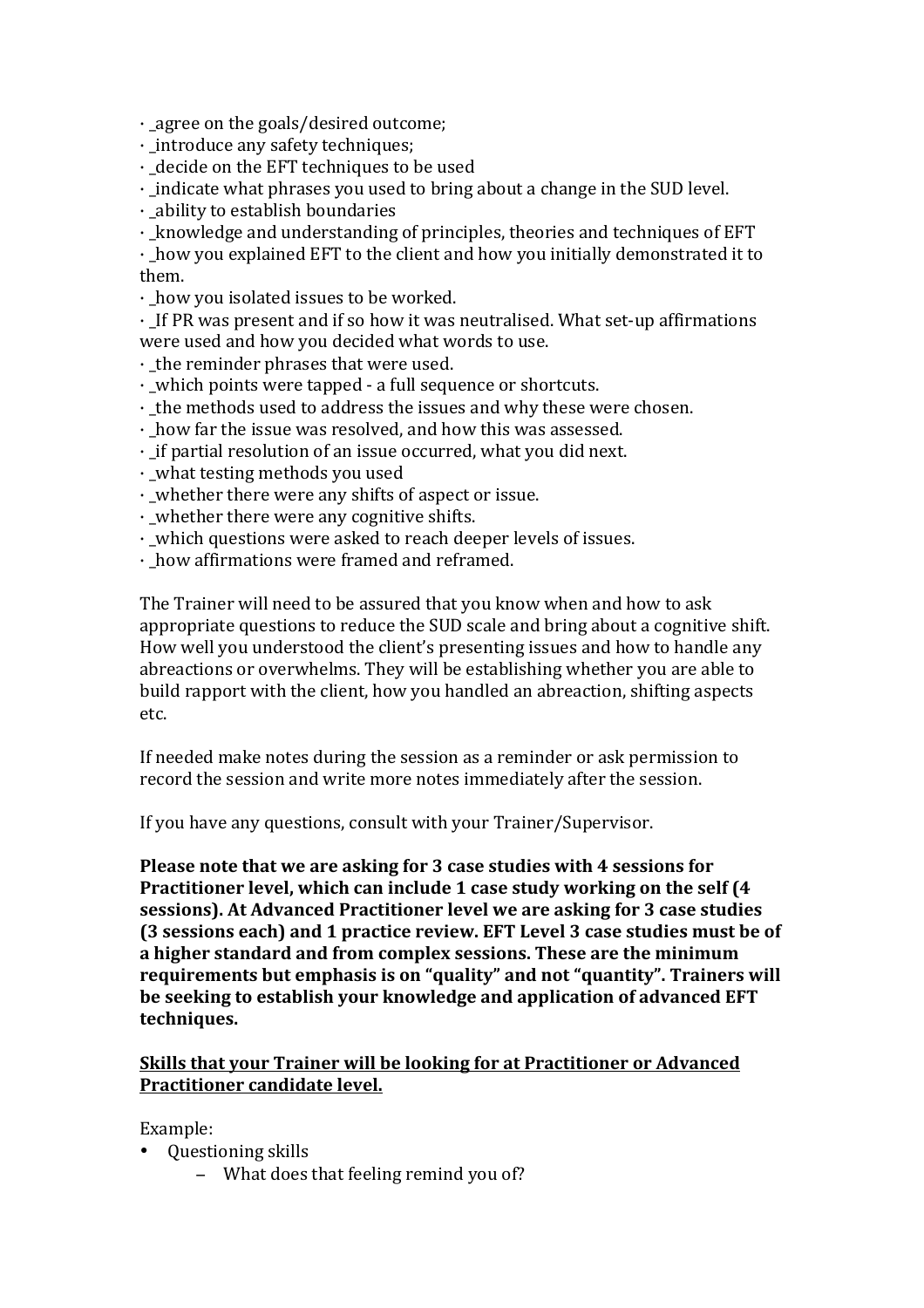- − Where do you feel that right now?
- − What SUDs level is it?
- How is the Practitioner getting the information?
	- − Is the client's body language being noticed?
	- − Are appropriate listening skills being used?
- $\bullet$  Is the Practitioner keeping the client safe by
	- − Not contaminating the client's words
	- − Utilising any safety techniques
	- − Being respectful of the client in all ways
	- − Being non-judgemental.
	- − Being aware of anything they were triggered by during the session
	- − Explaining what the client feels now is a trigger and not what is happening now.
- Does the Practitioner notice any projections or counter transferences taking place?
- Is the Practitioner using a variety of measurement tools (SUD, VOC etc)?
- Is the Practitioner fully aware of 'aspects'?
- Is the Practitioner moving with each aspect as it comes up but remembering to go back to the original aspect to check it's been cleared?
- Is the Practitioner being specific enough?
- Is the Practitioner going with the client and their beliefs or are they putting on their own interpretations?
- Is the Practitioner testing sufficiently to establish if the emotion has been neutralised?
- Is the Practitioner being 'present' at all times in the session giving their client full connection and focus?
- Is the Practitioner being aware of the 'clock' time & 10 minutes from the end mentioning there is 10 minutes left in order to prepare the client's subconscious and avoid any new issues arising?
- Were issues isolated?
- How was the issue resolved?
- If there was partial resolution, what did the Practitioner do next?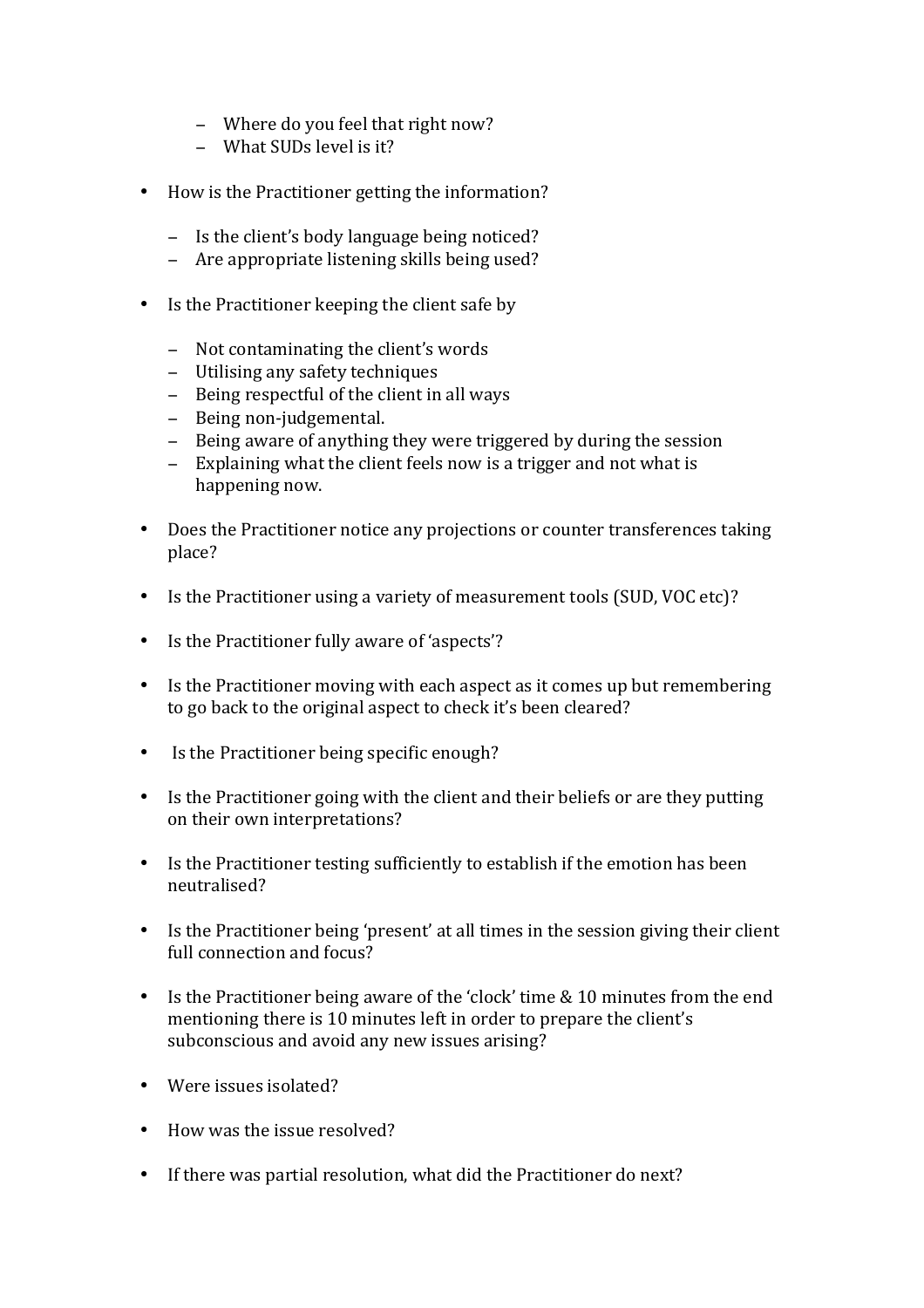Were there any cognitive shifts?

What techniques were used (use the skills appropriate to the client session  $$ which can vary session by session). For example EFT level 2 skills are:

Tell the story Continuous tapping Movie technique Tearless trauma Aspects uncovered Limiting beliefs Rambling language Sneaking up on a problem Key word approach Specific questions or techniques used to get to the core issue Argument tapping Surrogate tapping Reframes Rapport building Preparing intake/consultation form Explanation about EFT and its effects Observation of client state Use of measurement tools

### **Recommended session times**

All session times should be limited to no more than 1hr 15mins. First sessions usually include a consultation so add another 20-30mins approximately for this.

### **Information on the Case Study requirements for Practitioner level.**

Students are required to submit a minimum of 3 Case Histories (including one on the self) with an average of 4 x 1 hour session per Case History (**min 12hrs**) **total**). So 2 clients with 4 sessions each and a set of 4 sessions on self. You also have the option to replace the sessions on self with a client. In the event your clients improve sooner vou will still need to submit additional sessions on other clients, submitting 12 sessions in total.

#### **Notes**

 $\cdot$  The Case Studies must be of a standard that demonstrates knowledge, skills and competence at the relevant Practitioner level.

· If you have any questions around Case Studies, please contact your Trainer  $\cdot$  All Case Studies are to be submitted to your Trainer within 12 months (EFT) Level 2) of attending the relevant training course or the date on the attendance certificate. If there are any problems in this area, first speak with your Trainer.

 $\cdot$  Your Trainer has the discretion to ask for these sessions to be submitted in one or more formats (ie written, recorded, filmed).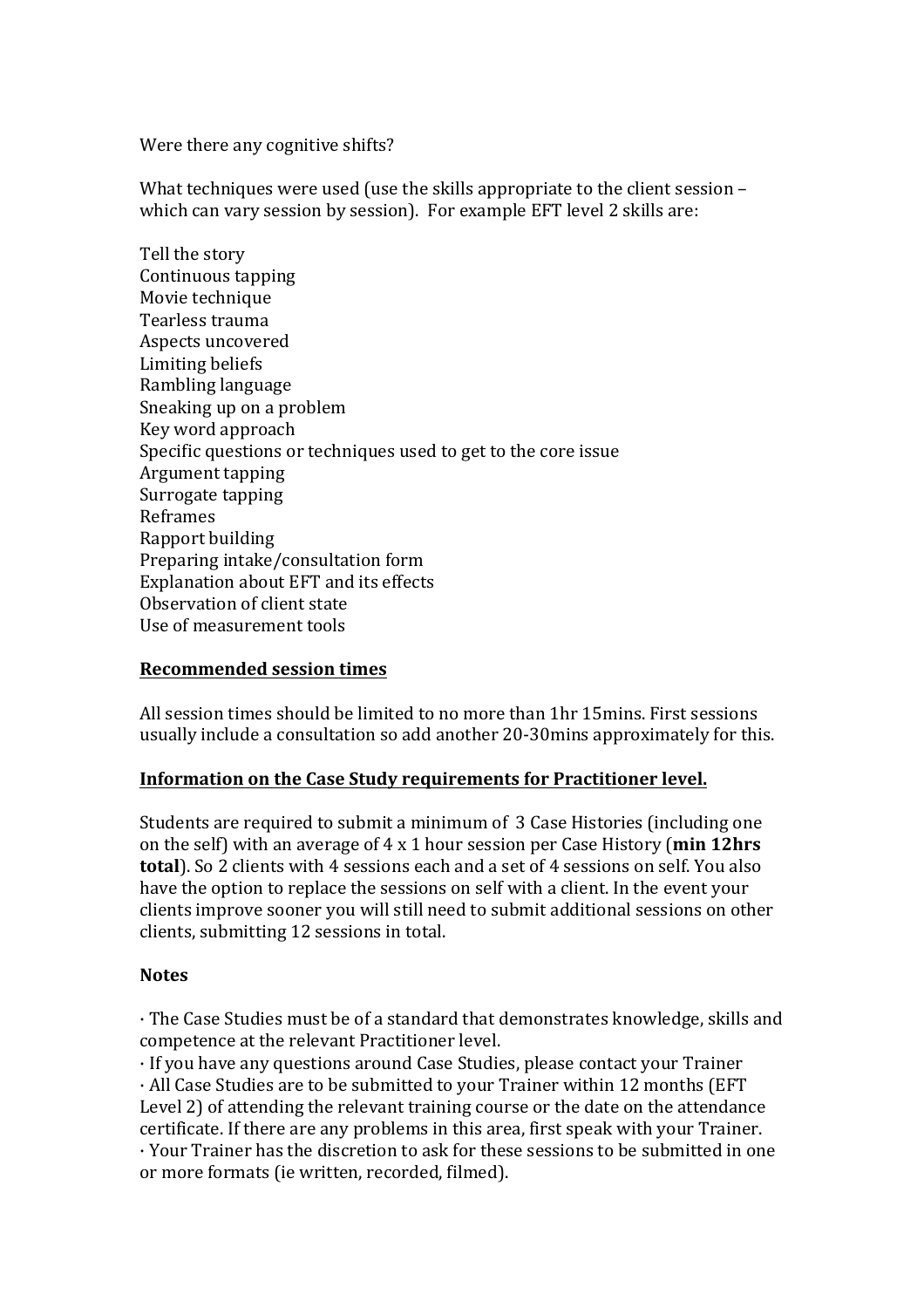Written case studies should follow the format included in this Guidance.

· The studies should demonstrate an in-depth exploration of issues and competent use of EFT techniques. One session can be on your own issues.

 $\cdot$  Multiple issues and physical and emotional issues may occur in the same session. It is not necessary for a session to be successful: You can sometimes learn a great deal from analysing what didn't go so well. It is perfectly satisfactory to present a session in which you did not achieve complete resolution of the issues.

### **Informed Consent**

Please obtain consent from the other person to use any written or recorded material from the session in your Case Study before you begin.

Inform them that you are learning EFT and that you will need to submit your notes for assessment to establish your competence. Reassure them of complete confidentiality at all times and that their real identity or any circumstances which might identify them will not be included.

### **RECORD OF EFT CASE STUDY SESSIONS FOR \*PRACTITIONER LEVEL (\*delete which not applicable)**

**Name of EFT student** Date of session **Client ID Gender Case Study No:** 

**Session No:** 

- Each session should include how you got to the core issue, what techniques were used and how the SUD rating changed.
- What set up phrases were used etc
- If you have any testimonials, please include them.

### **Background Information**

### **Description of the Presenting Problem**

**Assessment** 

**Explanation** 

**Desired Goal or Change wanted Intervention**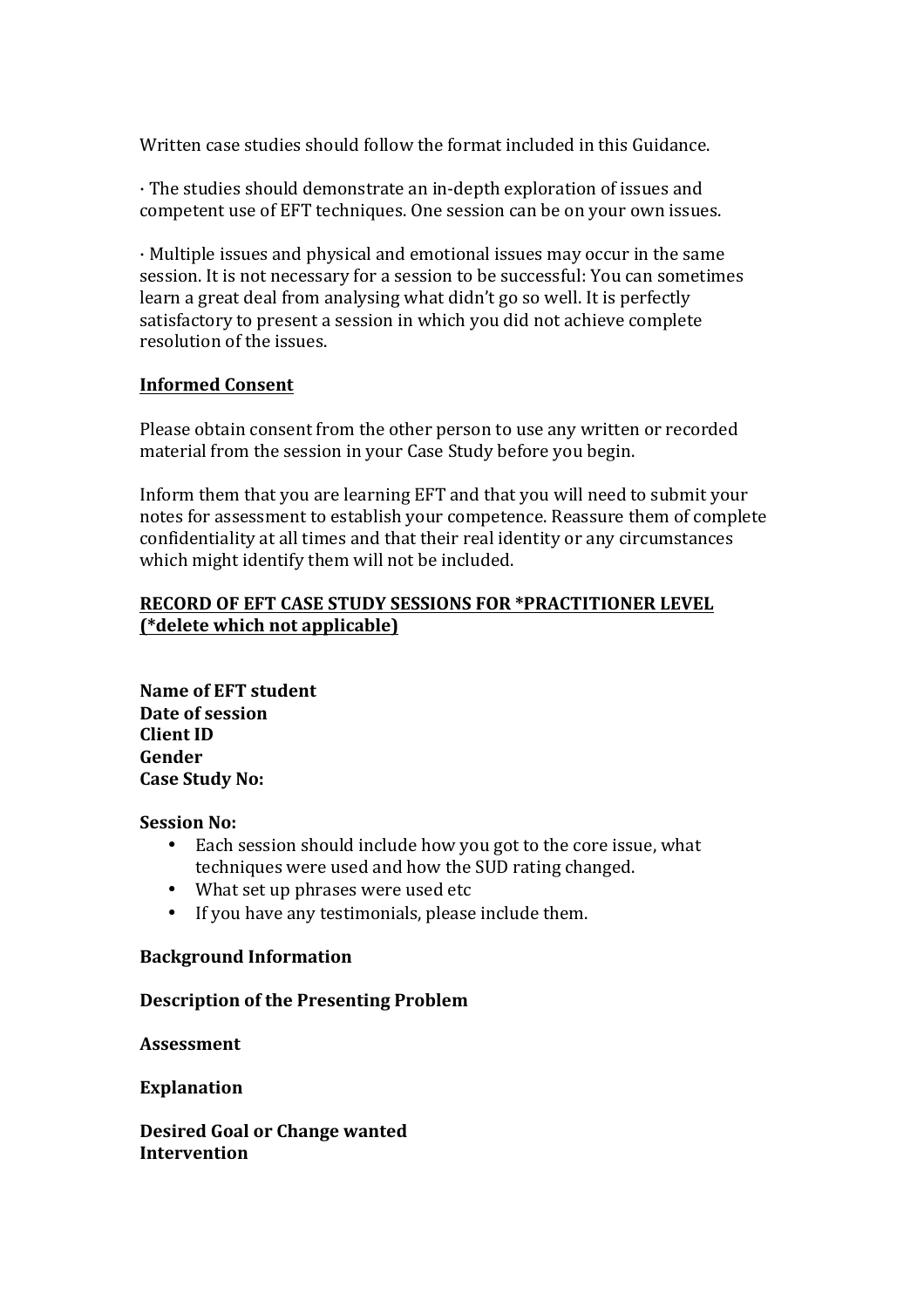#### **Outcome**

**Future planning** 

**Post Session Review** 

#### **SAMPLE CASE STUDY AT PRACTITIONER LEVEL**

**Name of EFT student** Ann Smith Date of session  $16/5/2013$ **Client ID and gender** GR(Female) **Total No of sessions to date**  $5/10$ 

#### **Background information:**

Refer to intake form attached.

#### **Description of presenting problem:**

GR sent an email asking for an appointment. In her email she said: "I am suffering from the loss of my mum, she died very suddenly in January at only 64 years of age. She was everything to me as I've been a single parent for 10 years. I can't get over it. She helped me through my divorce and has continually helped me with the bringing up of my children, who are now 14 and 11. She played a major role in my life. I now find myself very alone. I also worry about my dad and how he is coping. He comes to see me often and most of the time he keeps on talking about how lonely he is. "

#### **Assessment:**

When GR came for her first appointment she was very calm. We talked for a while about her relationship with her mother and her father. I noted that GR had additional issues apart from the ones mentioned in her e-mail. These included:

- Resentment that GR's father was so selfish about his loneliness and doesn't appear concerned with how much GR misses her mother.
- Feelings of guilt that GR couldn't help her father.
- A weight problem.
- GR feels lonely even when she is with friends.
- • Low self-esteem.

### **Desired Goal or Change Wanted**

GR wanted to:-

- · \_Lower stress/distress
- Improve her low self esteem
- $\cdot$  Enhance and modify her current coping strategies

### **Explanation:**

I explained to her I was an EFT student and that I would need her permission to use her case study for my trainer but her personal details would remain confidential. I explained briefly that EFT was like acupuncture but without needles and that it can reduce emotional intensity of a bad memory simply by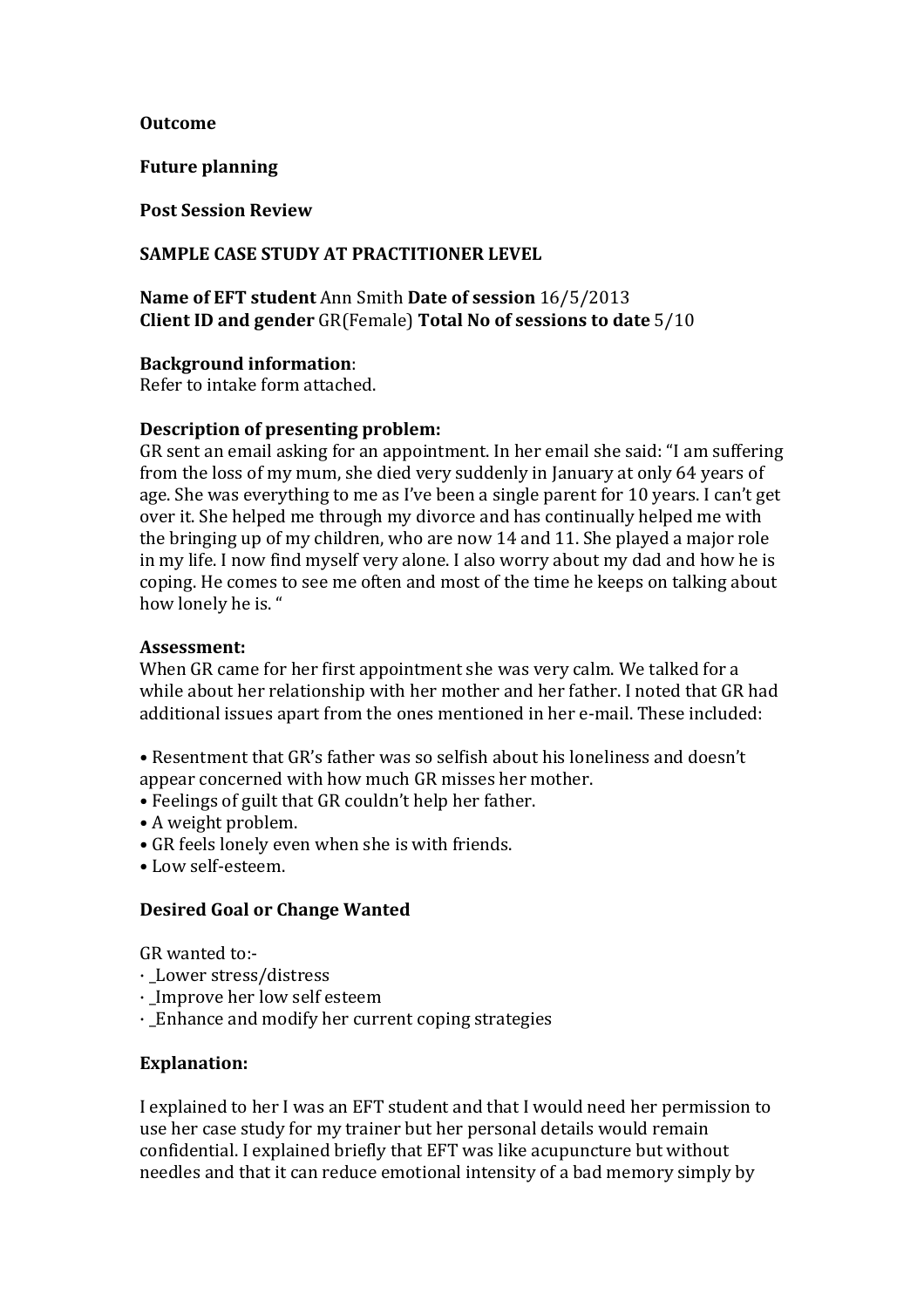tapping. I talked about the effects of EFT (tingling, light headed, wanting to yawn etc) and to stop me if she felt too overwhelmed. I told her to correct me if I used any words that didn't fit with her truths. I showed her the tapping points on myself and asked if it was OK for me to tap on her.

I also explained that in each session we would focus based on what GR wanted and that a number of sessions may be needed to work on all the different areas.

#### **Intervention**

We then had a discussion about her issues and I asked GR which of those issues would she like me to help her with today. She felt that she would like to work on the death of her mother and her resentment and guilt of her father.

I suggested using the "Movie Technique" for the events. The movie lasted a whole day, she said, but I asked her how many "Big Emotion" scenes there were, and she said 3. These scenes lasted only a few minutes each. So I said we would concentrate on these short scenes.

At that point she was becoming emotional, and I could see she was going to cry. I guessed her SUD level was in the region of 8. So I tapped her KC point and told her to say.. "Even though I'm overwhelmed with emotion right now..... I want to remain calm." Then I tapped on the sequence (no fingers or gamut) saying "this emotional overwhelm" "I'm so overwhelmed just thinking of it" "I feel so emotional" 

GR then started to relate the first scene in the movie. What happened was GR's mother complained she was tired and GR was short with her.

The first emotional crescendo happened as GR said "She said she felt tired". I could see her breathing became rapid and her face flushed.

GR said her SUDS level was 9.

I tapped on the KC "she said she felt tired but this is just a memory"

Tapped on Sequence approx, two rounds saying: "she said she felt tired" but SUD not going down.

I asked her where she felt this in her body and she said in her chest that it was tight. So I tapped the KC "I have this tightness in my chest saying those words "she said she felt tired"

Sequence: "Tightness in chest at those words". I asked her to focus on the word "tightness" SUD not going down much.

I decided to reintroduce a set up phrase as the SUD was not going down. "Even though mum collapsed in the street, and it gave me a fright, and I didn't know what to do, I deeply and completely love and accept myself, and I forgive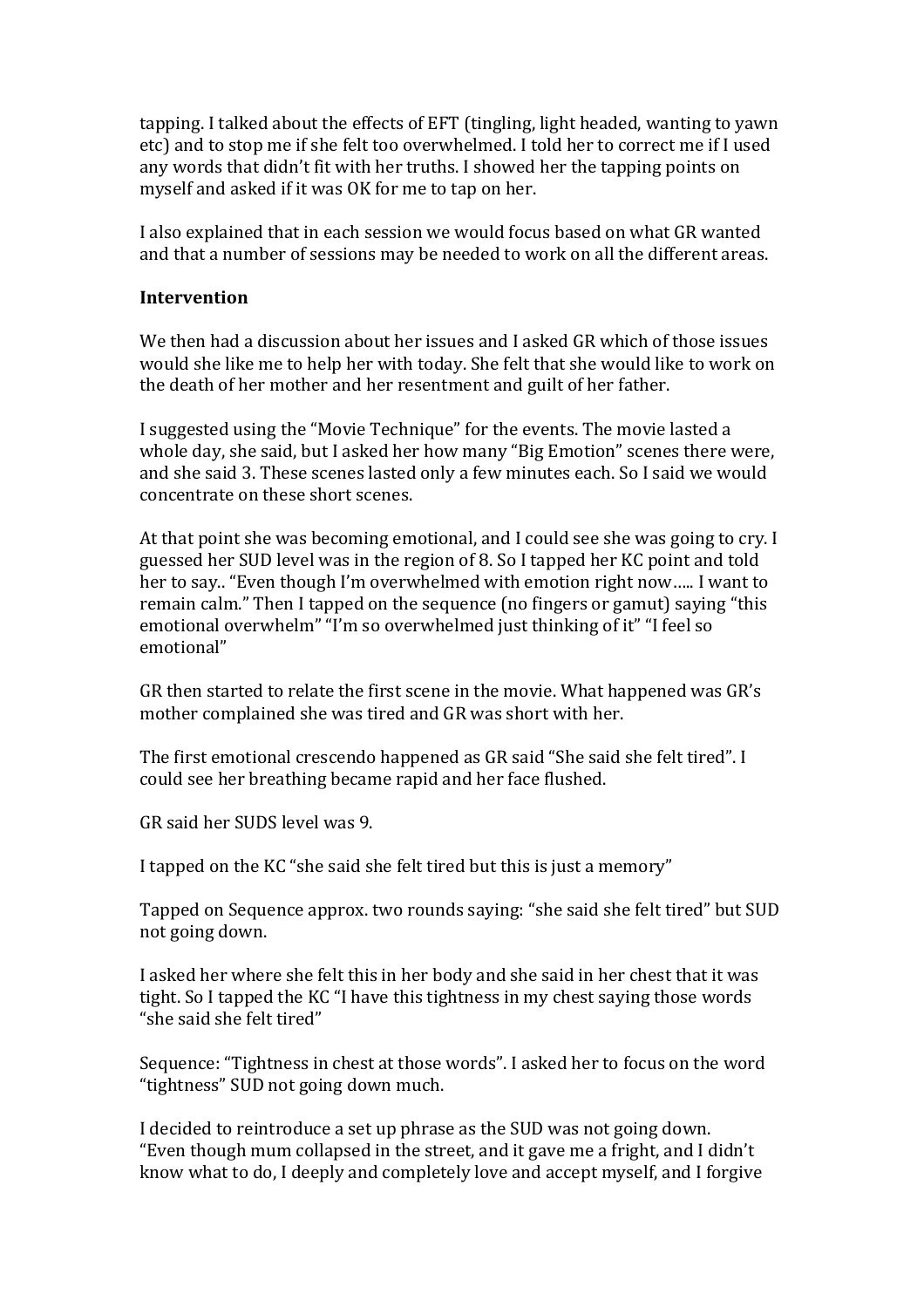myself and anyone else that might have contributed to this, and even though I feel I should have known, and I feel responsible for her death because I didn't pay enough attention when she said she was tired, I know that I am only human and I can't know everything and she has said she was tired many times before and how was I to know the difference this time" (I probably said a whole lot more but I can't remember exactly what I said because its difficult to remember it all)

We then tapped 2 rounds on "She collapsed in the street" SUDS to Zero. Then I asked her to say a number of things so that I could check that I had got rid of all the emotional intensity. I got her to repeat the following phrases and rate how true they were:

"I feel guilty about mums death" Not true "It was my fault she died" Not true "I could have saved her" She said.. "Well, maybe..." So we tapped on "I could have saved her"

I asked her to repeat it again, she said. "Perhaps I could have saved her, but I will never know" She seemed unconcerned so I left it at that. At that point I asked if she wanted to continue but she said she felt so much better and there was no tightness in her chest so we turned to her thoughts about her father. She explained to me how he was, feeling lonely, crying, etc. and the way he never seemed concerned about HER feelings.

I decided to tap on the whole thing. SUDS 8

So I did a long rambling setup with her, tapping on the KC point the whole time. "Even though I feel guilty that I resent my father for his behaviour, and I think I shouldn't feel like this, I accept myself, deeply and completely, and I love myself too... "I cant remember what else I put in the setup but I moved her towards the thought that her father was acting in the only way he knew how, the forgiveness of herself, and the forgiveness of her father.

We tapped on "Feeling guilty about dad." SUDS went to 3

Tapped on "Remaining guilt about dad" She said that she didn't feel at all guilty (and looked surprised!)

At that time, our hour was up and she had to go because she had to pick up her grandson. I gave her a sheet with the EFT tapping points on for her to practice on. 

# **Outcome**

At the end of the session GR reported that she felt a big weight had been lifted. I asked her to revisit the memories and her feelings of guilt. She reported these were not bothering her any more.

# **Future planning**

None necessary. We booked another appointment for a week's time.